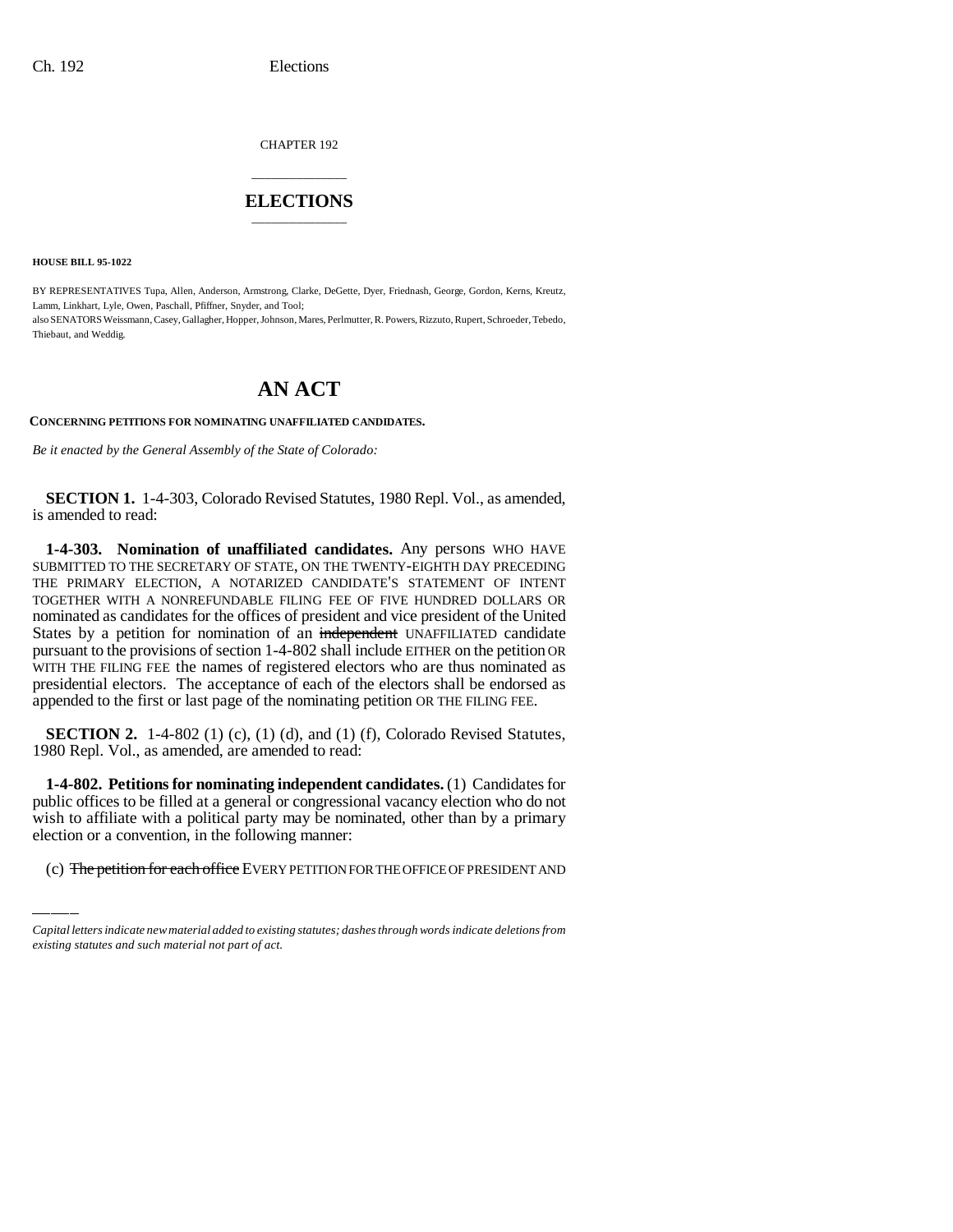Elections Ch. 192

VICE PRESIDENT, FOR STATEWIDE OFFICE, FOR CONGRESSIONAL DISTRICT OFFICE, FOR THE OFFICE OF MEMBER OF THE GENERAL ASSEMBLY, FOR DISTRICT ATTORNEY, AND FOR COUNTY OFFICE shall be signed by eligible electors residing within the district or political subdivision in which the officer is to be elected. The number of signatures of eligible electors on a petition shall be as follows:

(I) At least five thousand for the office of president and vice president;

(II) at least THE LESSER OF one thousand OR TWO PERCENT OF THE VOTES CAST FOR ALL CANDIDATES FOR THAT OFFICE IN THE MOST RECENT GENERAL ELECTION for any statewide office;

(III) and at least five hundred for congressional office; THE LESSER OF EIGHT HUNDRED OR TWO PERCENT OF THE VOTES CAST IN THE CONGRESSIONAL DISTRICT IN THE MOST RECENT GENERAL ELECTION FOR THE OFFICE OF MEMBER OF THE UNITED STATES HOUSE OF REPRESENTATIVES, MEMBER OF THE STATE BOARD OF EDUCATION FOR A CONGRESSIONAL DISTRICT, OR MEMBER OF THE BOARD OF REGENTS OF THE UNIVERSITY OF COLORADO FOR A CONGRESSIONAL DISTRICT;

(IV) The lesser of one thousand SIX HUNDRED or twenty TWO percent of the votes cast in the SENATE district in the most recent general election for the office of member of the general assembly STATE SENATE;

(V) THE LESSER OF FOUR HUNDRED OR TWO PERCENT OF VOTES CAST IN THE HOUSE DISTRICT IN THE MOST RECENT GENERAL ELECTION FOR THE OFFICE OF MEMBER OF THE STATE HOUSE OF REPRESENTATIVES;

(VI) THE LESSER OF SIX HUNDRED FIFTY OR TWO PERCENT OF THE VOTES CAST IN THE DISTRICT IN THE MOST RECENT GENERAL ELECTION FOR THE OFFICE OF district attorney; or district office greater than county office; and

(VII) The lesser of six hundred SEVEN HUNDRED FIFTY or twenty TWO percent of the votes cast in the county FOR ALL CANDIDATES FOR THAT OFFICE in the most recent general election for ANY county office.

(d) No petition, except petitions for candidates for vacancies to unexpired terms of representatives in congress and for presidential electors, shall be circulated or any signatures obtained thereon prior to forty-nine days EIGHTY-FOUR DAYS before the primary election.

(f) Petitions shall be filed not later than  $3$  p.m. on the  $F$ uesday TWENTY-EIGHTH DAY preceding the primary election or 3 p.m. on the fifty-fifth day preceding the congressional vacancy election.

**SECTION 3.** 1-4-908 (3), Colorado Revised Statutes, 1980 Repl. Vol., as amended, is amended to read:

**1-4-908. Verification of petition and official statement.** (3) After review, the official shall notify the candidate or, in the case of a recall the committee and the incumbent, of the number of valid signatures and whether the petition appears to be sufficient or insufficient. IN THE CASE OF A PETITION FOR NOMINATING AN